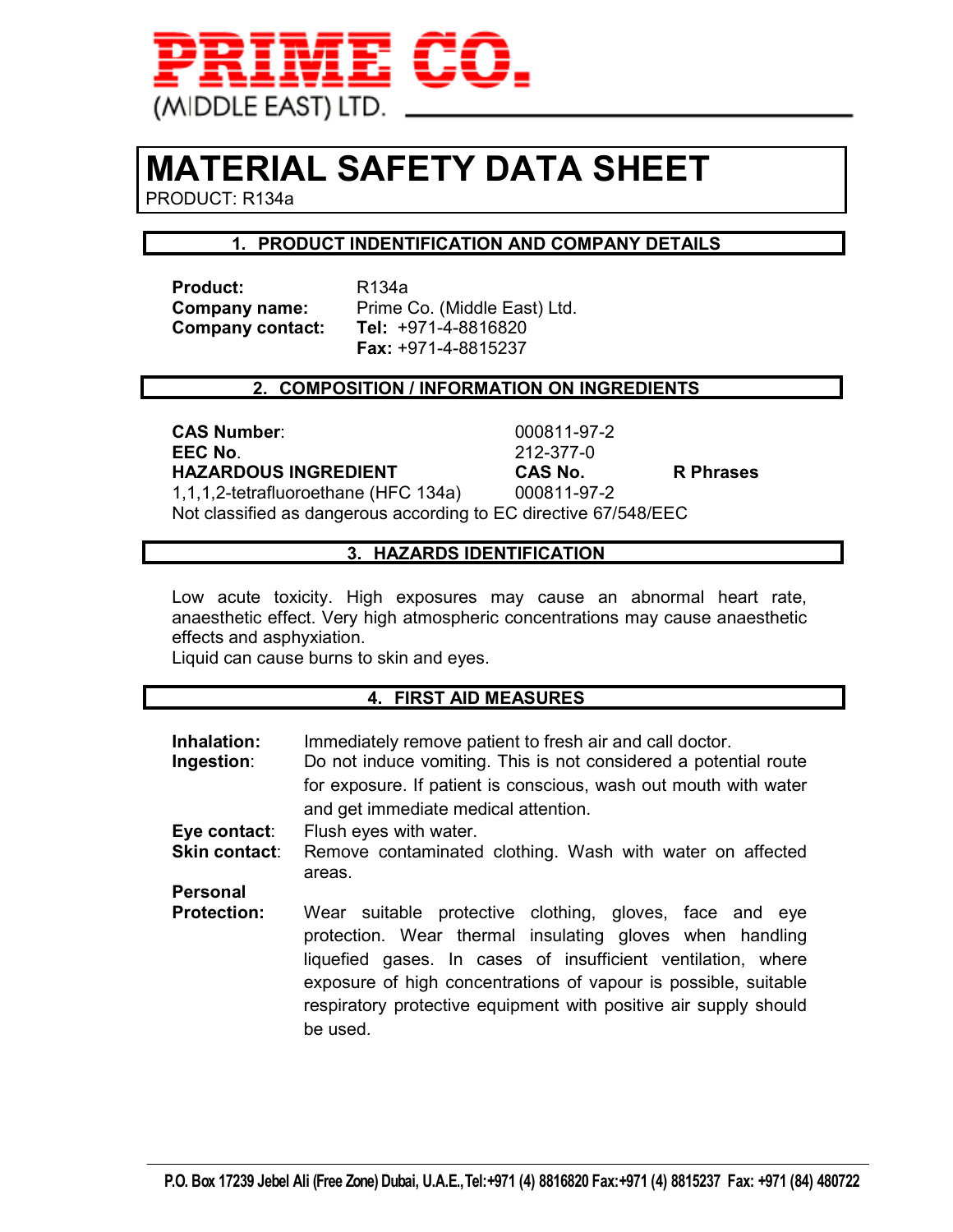# (MIDDLE EAST) LTD

#### **5. PHYSICAL & CHEMICAL PROPERTIES**

| Appearance:                 | Liquefied, colorless gas                                                      |
|-----------------------------|-------------------------------------------------------------------------------|
| <b>Odour</b> :              | Ether like (slight)                                                           |
| Physical state:             | Gas at normal temperature and pressure                                        |
| Melting point:              | $-101.0 °C$                                                                   |
| <b>Boiling point:</b>       | $-26.2 °C$                                                                    |
| Vapour pressure:            | 4270 mm Hg at $20^{\circ}$ C                                                  |
| <b>Solubility in water:</b> | Slightly soluble                                                              |
| <b>Solubility in other:</b> | Soluble in chlorinated solvents, esters, polyethylene<br>glycol and alcohols. |
| Specific gravity:           | 1.22 at 20°C                                                                  |
| Vapour density:             | 3.66 at normal boiling point                                                  |
|                             |                                                                               |

#### **6. FIRE FIGHTING MEASURES**

**Flammable Properties**: This refrigerant is Nonflammable under ambient temperature and pressure conditions.

**Suitable extinguishing media**: Use media appropriate for surrounding fire. Water spray should be used to cool containers.

**Specific methods**: Heat of fire can build pressure in cylinder, hence move away from container. Immediately cool cylinder using water.

**Special protective equipment for firefighting**: Use self contained breathing apparatus.

#### **7. STABILITY AND REACTIVITY**

**Hazardous reactions:** Certain mixtures of HCFC's and chlorine may be flammable or reactive under certain conditions.

**In compatible materials:** Finely divided metals, magnesium and alloys containing more than 2% magnesium. Can react violently if in contact with alkali metals, alkaline earth metals – sodium.

**Hazardous decomposition products:** Hydrogen chloride, hydrogen fluoride by decomposition and hydrolysis.

#### **8. TOXICOLOGICAL INFORMATION**

**Inhalation**: High exposures may cause abnormal heart rate and prove suddenly fatal. Very high atmospheric concentrations may cause anaesthetic effects and asphyxiation.

**Skin contact**: Liquid can cause burns to skin. Unlikely to be hazardous by skin adsorption.

**Eye contact**: Liquid can cause burns to eyes.

**Ingestion**: Highly unlikely but should this occur freeze burns will result.

**Long term exposure**: Long term inhalation and exposure of HFC 134a (50,000 ppm) in animals resulted in benign tumors of testes. The increased tumor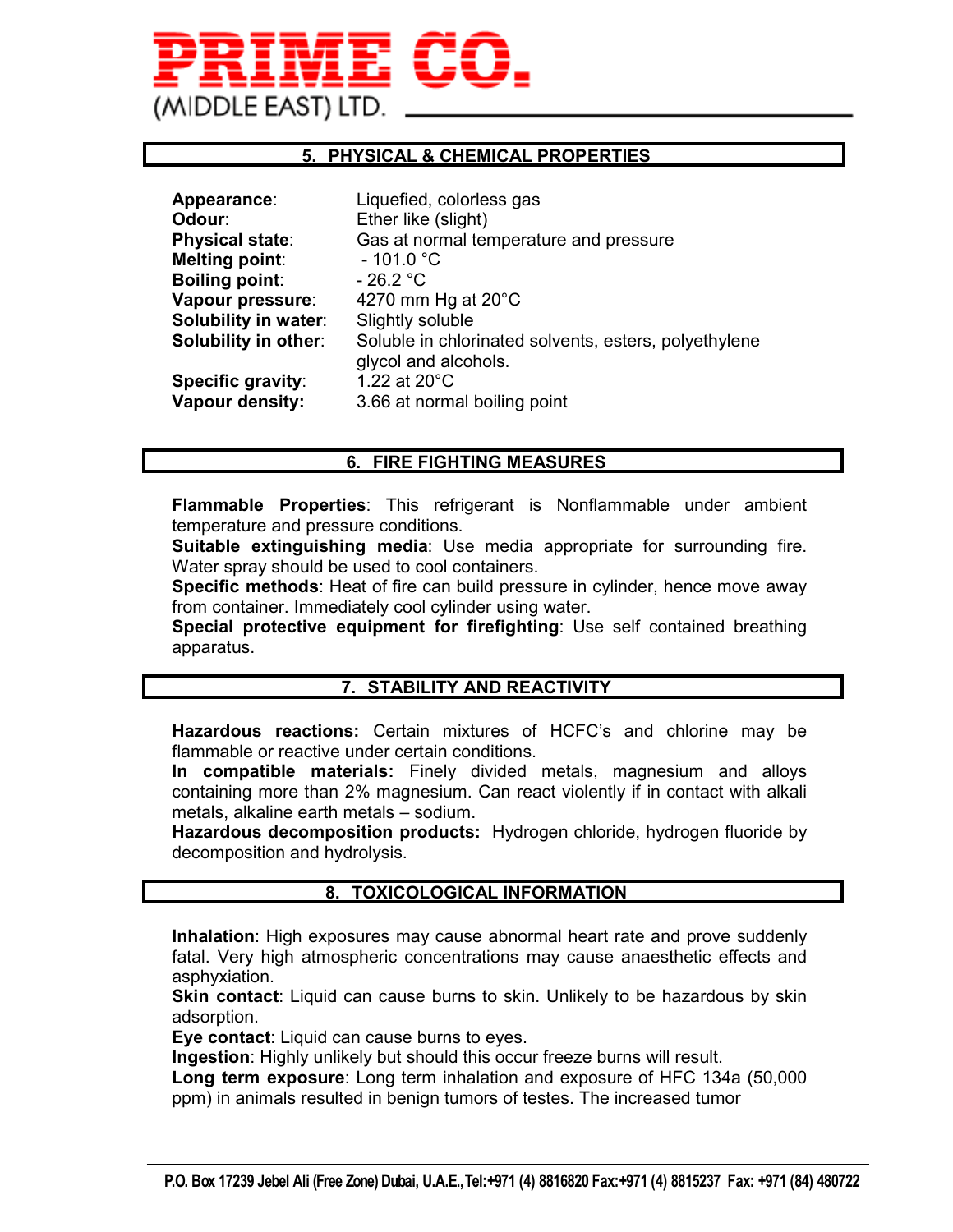

incidence was observed only after prolonged exposure to high levels, leads to the conclusion that these results are not significant when considering the health of humans occupationally exposed the levels of HFC 134a at or below the occupational exposure limit.

#### **9. ECOLOGICAL INFORMATION**

**Effect on effluent treatment**: Discharges of the product will enter the atmosphere and will not result in long term aqueous contamination. **Persistence and degradation**: Does not deplete ozone. Has Global Warming Potential (GWP) of 1300 (relative to a value of 1 for carbon dioxide at 100 years).

#### **10. DISPOSAL PROCEDURES**

Best to recover and recycle. If it is not possible, destruction is to be in an approved facility, which is equipped to absorb and neutralize acid gases and other toxic processing products. Do not attempt to dispose of residual or unused quantities.

#### **11. ACCIDENTAL RELEASE MEASURES**

**Personal precautions**: Shut off valve and isolate source of leak if without risk. Move cylinder to well ventilated area. Evacuate area and ensure adequate ventilation. Prevent liquid from entering drainage. Contain spillages with sand, earth or suitable adsorbent material.

**Environmental precautions**: Keep personnel away. Try to stop release.

#### **12. HANDLING AND STORAGE**

**Precautions to be taken in handling**: Protect cylinders from damage. Do not drag, slide, roll or drop cylinders. Slowly open valve. Close cylinder valve after each use and keep closed even when cylinder is empty. Never apply heat or flame to any part of cylinder. Avoid inhalation of high concentration of vapours. Avoid contact between liquid and skin and eyes.

**Precautions to be taken in storage**: Store and use with adequate ventilation. Keep in a cool place away from fire risk, direct sunlight and all sources of heat. Avoid storing near intake of air conditioning units, boiler units and open drains. Store cylinders below 45 °C.

**Process hazards**: Liquid transfers between refrigerant containers can result in static generation. Ensure adequate earthing.

#### **13. TRANSPORT INFORMATION**

UN Number: 3159 AIR ICAO/IATA - primary 2.2